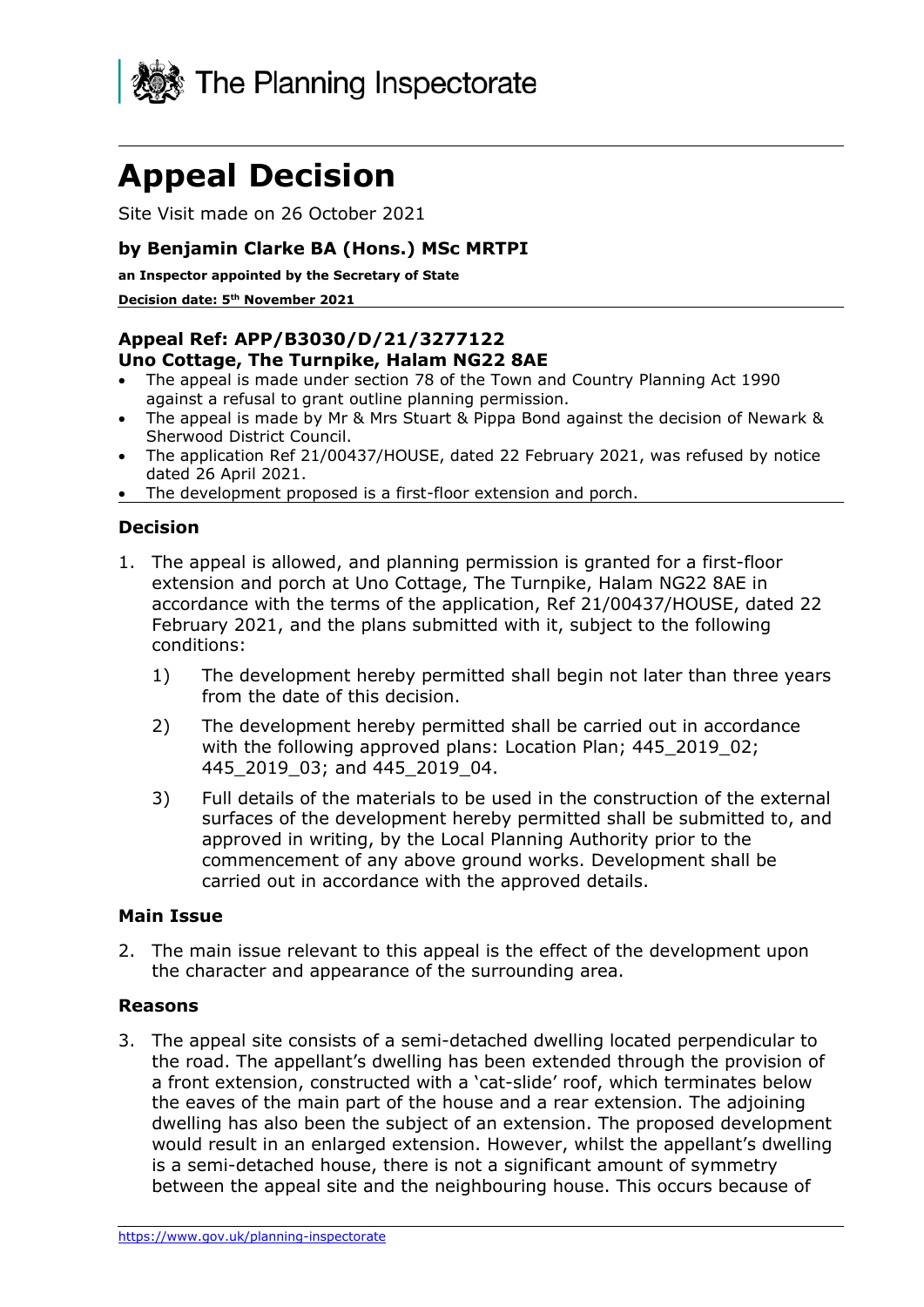extensions to the front and rear elevation of the appellant's dwelling, as well as extensions to the neighbouring house.

- 4. Therefore, whilst the proposed extension would not be replicated at the neighbouring dwelling, the development would not be incongruous given that it would not erode a sense of symmetry between the two buildings.
- 5. The appeal site and some neighbouring dwellings have been arranged so that they are perpendicular to the road. Whilst this creates a relationship between the various dwellings, they have been constructed to different designs and proportions. In result, the proposed development would not result in adverse effect upon the character of the surrounding area as the proposed development would be viewed against a backdrop of differently designed buildings.
- 6. In addition, owing to the pattern of development in the surrounding area, the proposed extension would be relatively well screened, which would ensure that it would not be overly prominent within the surrounding area.
- 7. One of the side elevations of the proposed extension would be viewable from the road. However, this is seen against a context of differently designed buildings. Moreover, the proposed extension would be set back from the original side elevation of the dwelling and would feature a lower ridge height. It would also have the same footprint as the existing front extension. The proposed porch would, by reason of its proportions, not be readily apparent from the wider area.
- 8. Therefore, the proposed development would be a subordinate addition to the existing dwelling. In addition, the feature of a gable end facing the highway would still be apparent and the main feature when viewed from the road. As such, the development would not be injurious to the character and appearance of the surrounding area.
- 9. I have been referred to the Council's Householder Development Supplementary Planning Document (2014) (the SPD). Whilst the proposed development would feature first-floor windows of a different height to other windows on the dwelling, the degree of difference would not be large. In addition, the height of windows would be similar to those used on the existing rear extension. Therefore, although the requirements of the SPD would be breached, this would not amount to harm to the character and appearance of the surrounding area.
- 10. There is some debate as to whether the appeal site is a non-designated heritage asset. However, even if I were to agree with the Council, I would find that as the proposed development would maintain the gable facing the street as the main architectural feature, that the proposed development would be a subordinate addition to the building and constructed from appropriate materials, I do not believe that the development would result in harm in this regard.
- 11. I therefore conclude that the proposed development would not have an adverse effect upon the character and appearance of the surrounding area. The development, in this regard, would comply with Polices CM9 and CM14 of the Newark and Sherwood Amended Core Strategy (2019); and Policies DM6 and DM9 of the Newark and Sherwood Local Development Framework (2013). Amongst other matters, this seek to ensure that new developments are of a